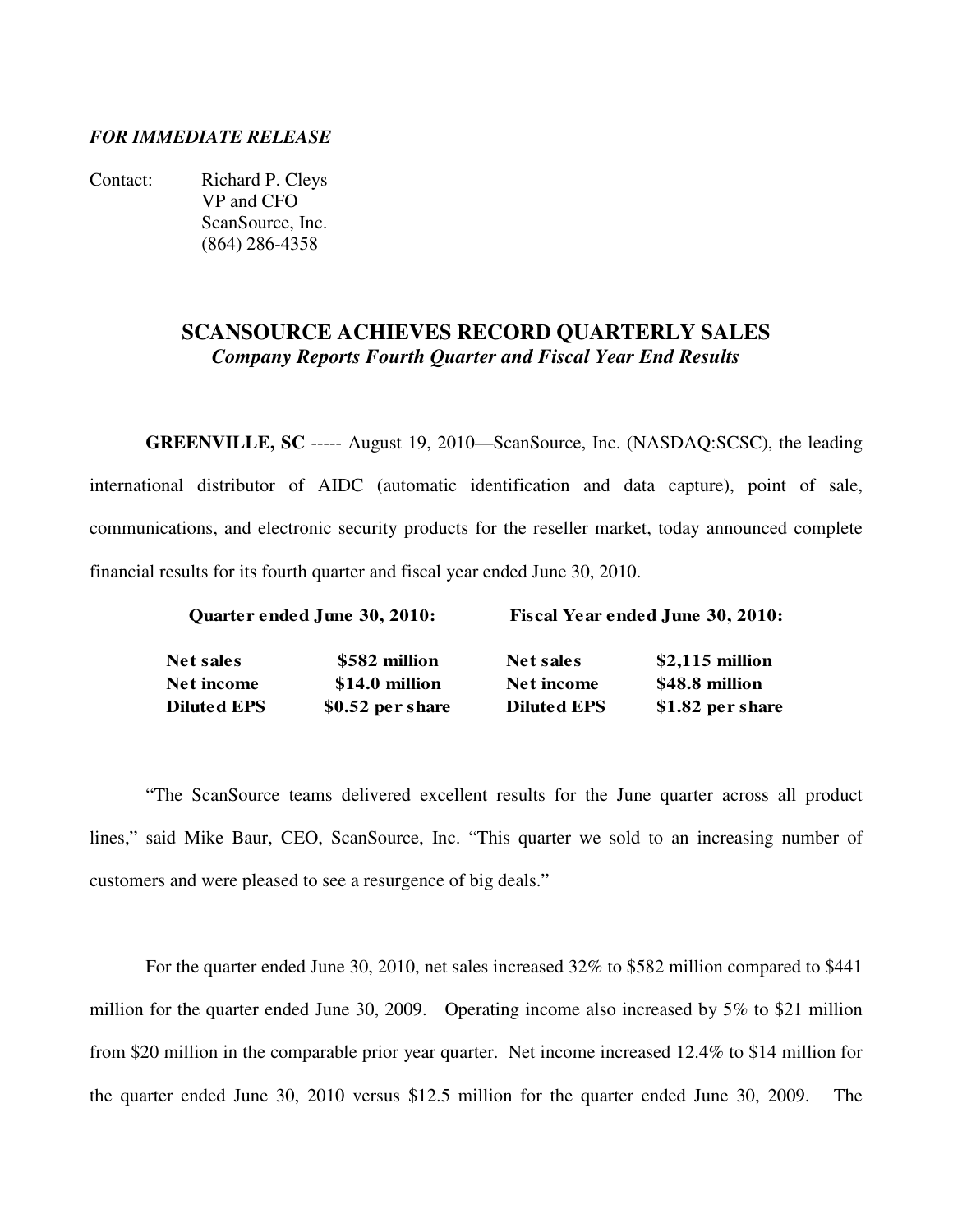effective tax rate for the quarter was 33.1%, compared to 37.4% for the fourth quarter of the prior year. Diluted earnings per share increased 10.6% to \$0.52 in the current quarter compared to \$.47 in the fourth quarter of the prior year.

 For the year ended June 30, 2010, net sales increased \$267 million, or 14.4% to \$2.1 billion, compared to the prior year ended June 30, 2009. Fiscal year operating income also increased 2.2% to \$75.8 million from \$74.1 million for the prior fiscal year. Net income increased 2.4% to \$48.8 million compared to \$47.7 million for the prior fiscal year. The effective tax rate for the year was 35.6% compared to 37.0% for the prior fiscal year. Diluted earnings per share increased 1.7% to \$1.82 compared to \$1.79 in the prior fiscal year.

### **Forecast for Next Quarter**

 The Company announced its revenue forecast for the first quarter of fiscal 2011. ScanSource expects net revenues for the September 2010 quarter could range from \$555 million to \$575 million.

#### **Safe Harbor Statement**

 This press release contains comments that are "forward looking" statements that involve risks and uncertainties; these statements are subject to the safe harbor created by the Private Securities Litigation Reform Act of 1995. Any number of important factors could cause actual results to differ materially from anticipated results, including, but not limited to macroeconomic circumstances that could impact our business, such as currency fluctuations, continued adverse capital and credit market conditions and a prolonged economic downturn. For more information concerning factors that could cause actual results to differ from anticipated results, see the Company's annual report on Form 10-K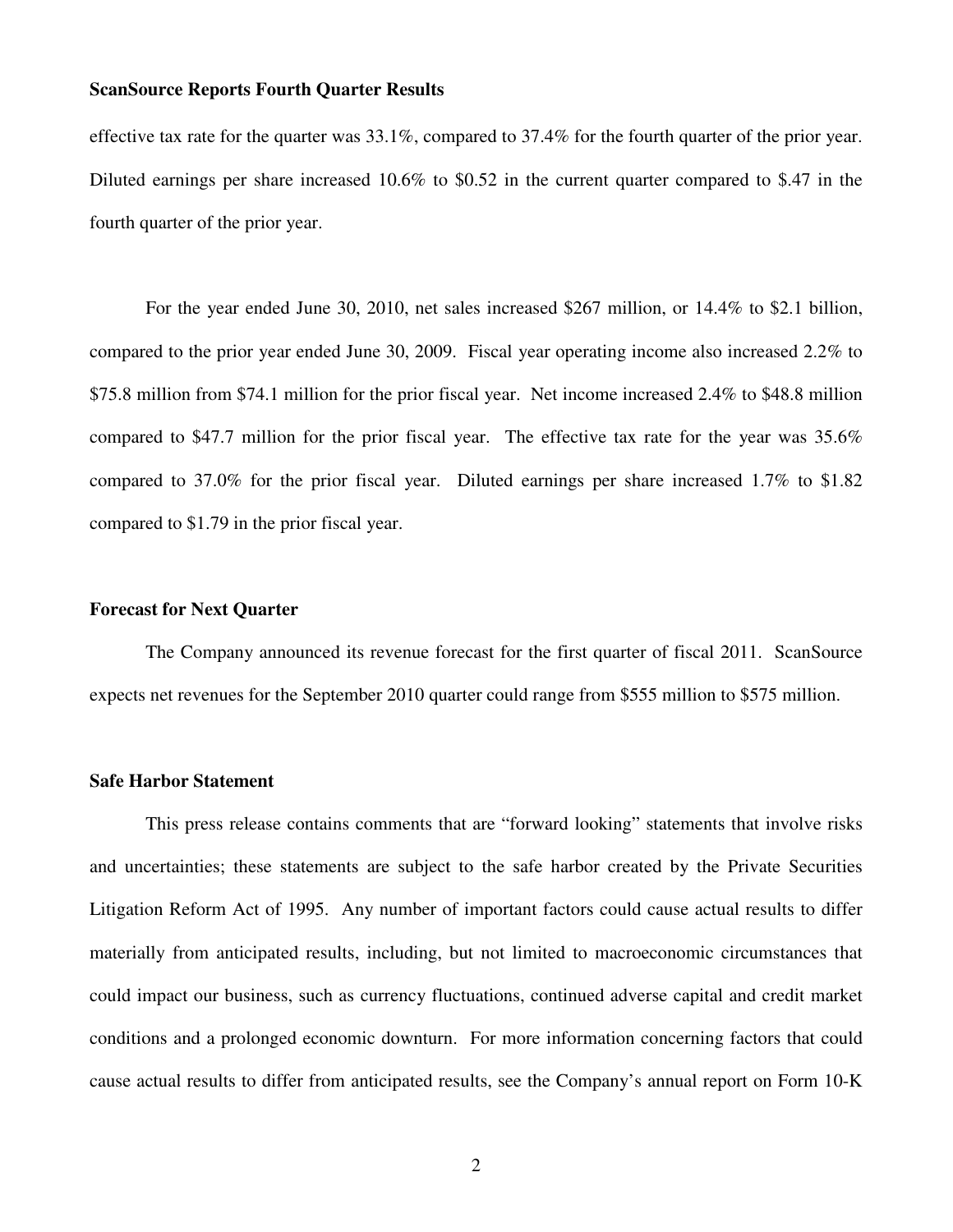for the year ended June 30, 2009 filed with, and the Company's annual report on Form 10-K for the year ended June 30, 2010 to be filed with, the Securities and Exchange Commission.

### **About ScanSource, Inc.**

 ScanSource, Inc. (NASDAQ:SCSC) is a leading international distributor of specialty technology products, consisting of seven sales units in North America, Latin America and Europe. ScanSource POS and Barcoding in North America, Latin America and Europe delivers AIDC and POS solutions; Catalyst Telecom in the U.S. and ScanSource Communications in North America and Europe, provide voice, video and converged communications equipment; and ScanSource Security in North America offers physical security solutions. Founded in 1992, the company ranks #881 on the Fortune 1000. For more information, call the toll-free sales telephone number at 800.944.2432 or visit www.scansourceinc.com.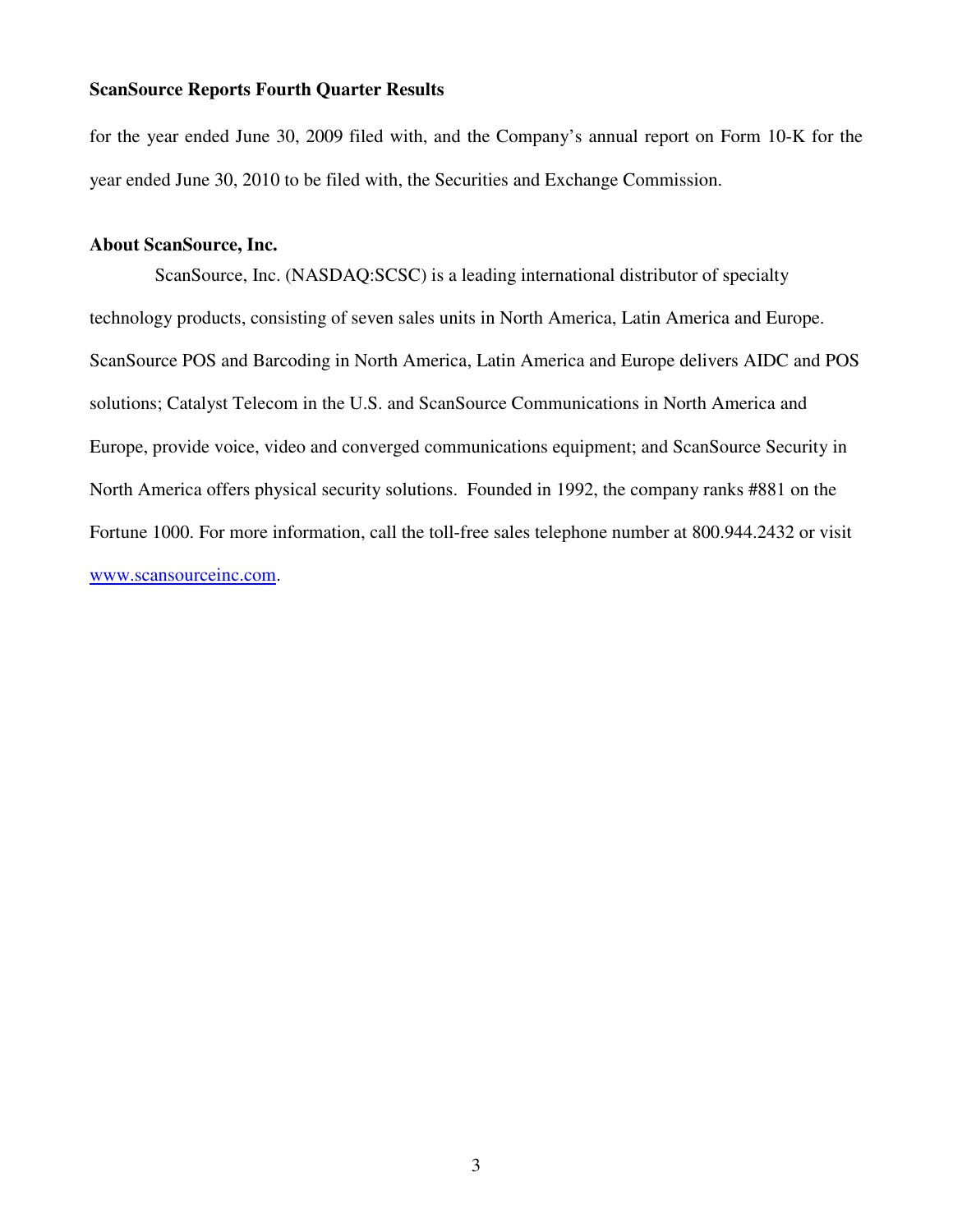## **Scan***Source* **, Inc. and Subsidiaries Condensed Consolidated Balance Sheets (Unaudited) (in thousands)**

|                                                        | <b>June 30,</b><br>2010 |           | <b>June 30,</b><br>2009* |         |
|--------------------------------------------------------|-------------------------|-----------|--------------------------|---------|
| <b>Assets</b>                                          |                         |           |                          |         |
| Current assets:                                        |                         |           |                          |         |
| Cash and cash equivalents                              | \$                      | 34,605    | \$                       | 127,664 |
| Accounts receivable, less allowance of                 |                         | 357,749   |                          | 291,037 |
| \$21,907 at June 30, 2010                              |                         |           |                          |         |
| \$16,883 at June 30, 2009                              |                         |           |                          |         |
| <b>Inventories</b>                                     |                         | 346,610   |                          | 216,829 |
| Prepaid expenses and other assets                      |                         | 16,762    |                          | 18,032  |
| Deferred income taxes                                  |                         | 12,066    |                          | 8,735   |
| Total current assets                                   |                         | 767,792   |                          | 662,297 |
| Property and equipment, net                            |                         | 23,528    |                          | 21,035  |
| Goodwill                                               |                         | 33,785    |                          | 34,087  |
| Other assets, including identifiable intangible assets |                         | 34,645    |                          | 31,212  |
| Total assets                                           | \$                      | 859,750   | $\overline{\mathcal{S}}$ | 748,631 |
| <b>Liabilities and Shareholders' Equity</b>            |                         |           |                          |         |
| Current liabilities:                                   |                         |           |                          |         |
| Current portion of long-term debt                      | \$                      |           | \$                       |         |
| Short-term borrowings                                  |                         |           |                          |         |
| Accounts payable                                       |                         | 287,864   |                          | 228,408 |
| Accrued expenses and other liabilities                 |                         | 35,027    |                          | 30,443  |
| Income taxes payable                                   |                         | 7,948     |                          | 3,799   |
| Total current liabilities                              |                         | 330,839   |                          | 262,650 |
| Deferred income taxes                                  |                         |           |                          |         |
| Long-term debt                                         |                         | 30,429    |                          | 30,429  |
| Borrowings under revolving credit facility             |                         |           |                          |         |
| Other long-term liabilities                            |                         | 11,631    |                          | 10,106  |
| <b>Total liabilities</b>                               |                         | 372,899   |                          | 303,185 |
| Shareholder's equity:                                  |                         |           |                          |         |
| Common stock                                           |                         | 111,951   |                          | 104,461 |
| Retained earnings                                      |                         | 386,634   |                          | 337,822 |
| Accumulated other comprehensive income                 |                         | (11, 734) |                          | 3,163   |
| Total shareholders' equity                             |                         | 486,851   |                          | 445,446 |
| Total liabilities and shareholders' equity             | \$                      | 859,750   | \$                       | 748,631 |

\* Derived from audited financial statements at June 30, 2009.